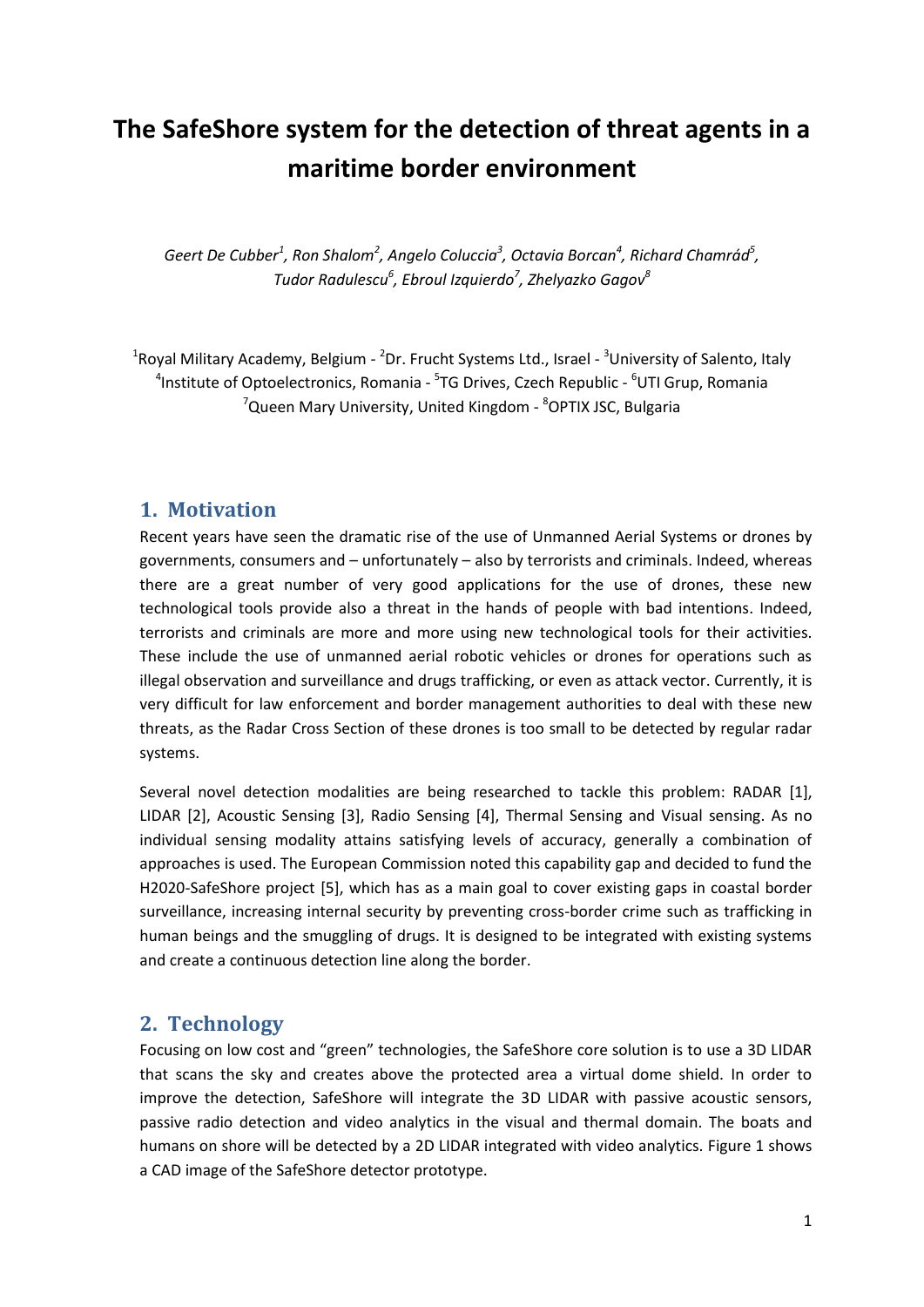

**Figure 1: SafeShore detector prototype**

Important to note is that instead of focusing on singular detection technologies, which each have their own advantages and disadvantages, SafeShore will concentrate on developing advanced data fusion methodologies, as indicated on Figure 2, for cross-sensor data combination in order to maximize the detection ratio, while minimizing the false positive ratio.



**Figure 2: SafeShore system diagram, identifying the data fusion of the different detection mechanisms**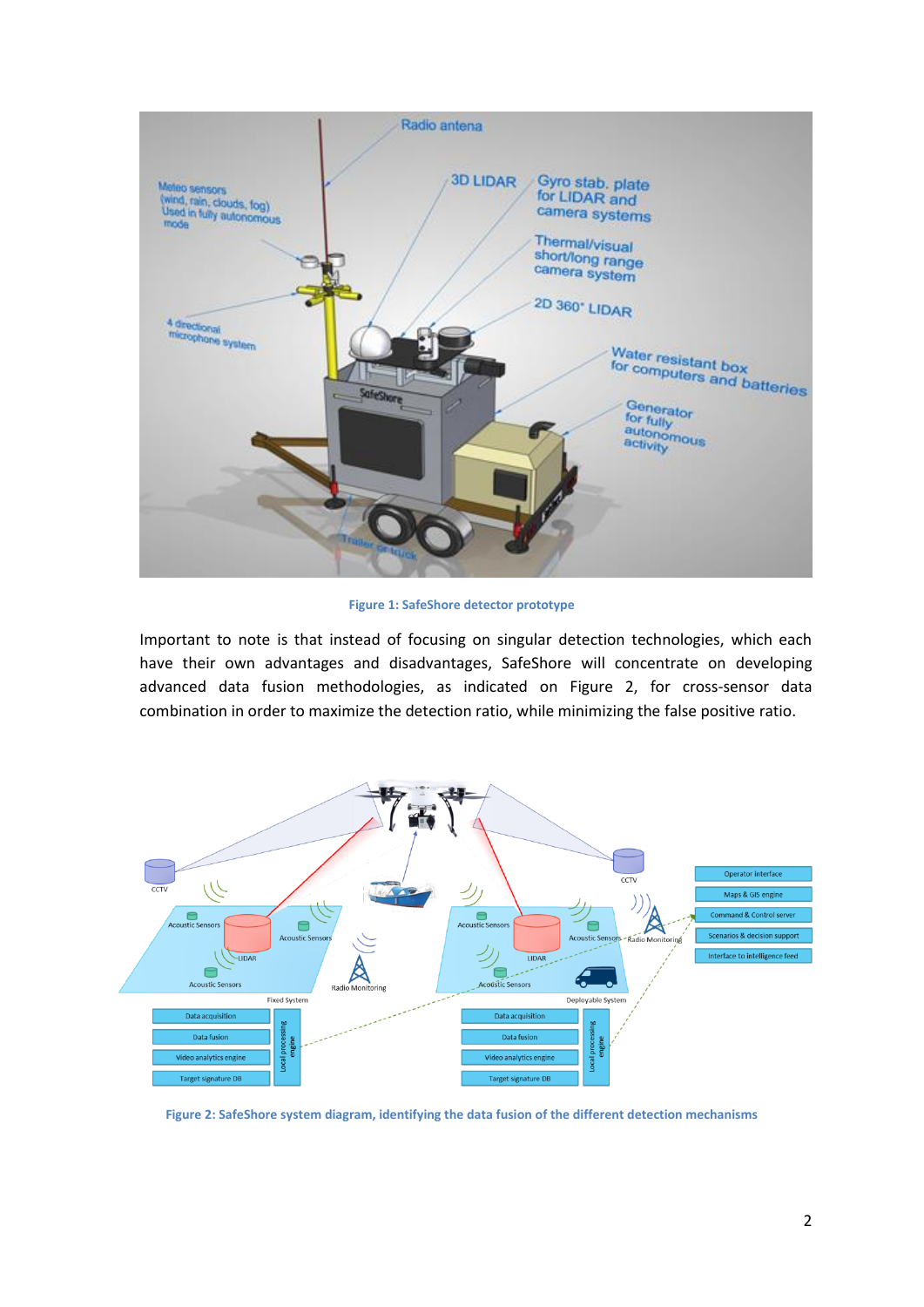The SafeShore objective will be to demonstrate the detection capabilities in the missing detection gaps of other existing systems such as costal radars, thereby demonstrating the capability to detect mini-RPAS along the shore and the sea or departing from civilian boats. All detection capabilities will be demonstrated via a fast deployment mobile platform. Fusion and sharing of resources between separated platforms will be proven by spreading mobile platforms along the shore and chaining them to the main command and control software. As such, by chaining SafeShore detectors, a complete detection coverage of a coastal area will be ensured.



**Figure 3: Continuous protection of a shore area by chaining SafeShore detectors**

## **3) Operational integration and validation**

An important SafeShore goal will be to ensure fusion of information and increasing the situational awareness and better implementation of the European Maritime Security Strategy [6] based on the information exchange frameworks – EUROSUR and EUCISE 2020 [7] while ensuring the privacy of the data and conformity to internationally recognized ethical issues concerning the safety of the information and the equipment subject of the project.

In order to ensure the integration of the SafeShore solution into the concept of operations of multiple countries, field trials will be organized in three geographically separated areas (North Sea, Mediterranean, Black Sea), following scenarios scripted by end users from these three areas.

Two crucial aspects of obtaining realistic results from validation scenarios are that the scenarios should be as close as possible to operational reality and that the validation tests should be repeated enough to ensure statistical relevance. These two considerations are often in conflict with one another, as operational testing requires uncontrolled environments, whereas statistical relevance of results can only be obtained in controlled settings. Within SafeShore, we have aimed to strike a balance between both aspects, by providing a qualitative and quantitative assessment of the SafeShore system capabilities and by having multiple repeated experiments in realistic environments [8], following scenarios which are described by end users, based upon their needs and their practical maritime border security problems of today.